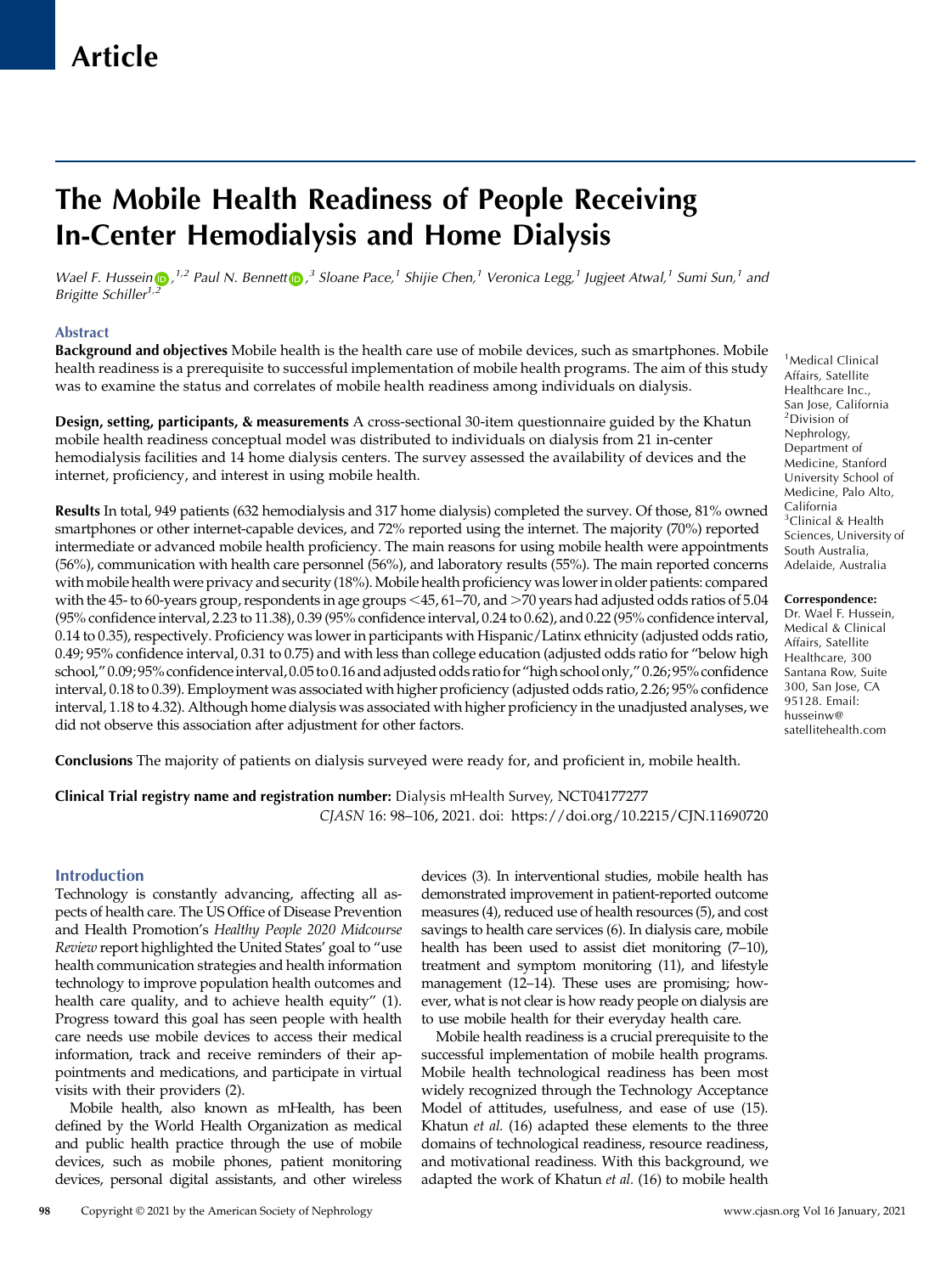in the dialysis context, formulating three domains of mobile health readiness: (1) technological readiness, referring to availability of the infrastructure that would enable use of mobile health; (2) proficiency in using the technology; and (3) motivational readiness, referring to trust in the technology and the willingness to use mobile health.

Little is known about the status and correlates of technological readiness, proficiency, and motivational readiness in the US dialysis population. Studies in the general population have identified the willingness of people to use mobile health in the United States and across the world (17–20). A US nonnephrology study exploring mobile health readiness in older individuals receiving health care reported high levels of access to mobile health devices and the internet, with 60% of respondents using mobile devices and the internet for health information (21). In those with chronic health conditions, device ownership is high (22,23) and attitudes are positive (24), with a willingness to replace face-to-face physician visits with mobile health (25).

Two small US peritoneal dialysis surveys found that the majority of people on peritoneal dialysis reported owning a mobile phone (83%–94%), had internet access (90%), and were willing to use telehealth (73%–83%) (26,27). Similarly, in a small qualitative hemodialysis study of younger patients, the majority owned smartphones and were interested in using mobile health (14). An Australian survey of people with CKD reported that increased mobile health readiness was positively associated with education and negatively associated with age and identifying as indigenous (28). Similarly, in kidney transplant recipients, mobile health willingness is high and is lower with older age (29,30).

A review of mobile health readiness literature reveals that US studies in the dialysis population have generally been small or did not include participants receiving incenter dialysis. Therefore, in this study, we examined the status and correlates of mobile health readiness among individuals receiving in-center dialysis and home dialysis.

#### Materials and Methods

#### Data Source and Study Population

We administered a cross-sectional survey in November and December 2019 to patients on dialysis from 21 in-center hemodialysis centers and 14 home dialysis centers in California, Texas, and Tennessee managed by one mediumsized nonprofit dialysis provider. Participants were Englishand Spanish-speaking patients aged 18 years and older. Patients were excluded if they were cognitively impaired or suffering an active psychologic condition, asleep, or not on shift, or if the dialysis staff indicated to the surveyors to not approach them. For in-center hemodialysis facilities, surveyors targeted defined time periods that enabled access to all dialysis schedules.

## Survey Development and Administration

We assessed mobile health technological readiness by adapting the previously developed survey of Bonner et al. (28) guided by the mobile health readiness conceptual model by Khatun et al. (16). Questions were developed to assess mobile health technological readiness, proficiency, and mobile health motivational readiness. The questionnaire was reviewed by ten dialysis professionals to assess suitability for purpose and appropriateness for target audience. The instrument was then pilot tested with a sample of ten patients to assess suitability before administration during the study. Minor revisions were made following expert and user recommendations. Translation and translation verification of the questionnaire from English to Spanish were provided by a certified nativespeaking translator from an external professional translation organization. The final 30-item questionnaire is presented as [Supplemental Material.](http://cjasn.asnjournals.org/lookup/suppl/doi:10.2215/CJN.11690720/-/DCSupplemental)

For surveys of patients on in-center hemodialysis, seven surveyors were trained on introducing the study, obtaining verbal consent, and administering the surveys. Reasons for nonparticipation were recorded. For patients on home dialysis, center clinical staff invited patients to complete the survey during the time that patients visited the center for regular monthly care. Waiver of signed consent was approved on the condition that limited personal and identifiable information was being collected. The study was approved by Aspire Independent Review Board and registered with [ClinicalTrials.gov](http://ClinicalTrials.gov) identifier NCT04177277.

#### Study Variables and Definitions

We collected patient characteristics (age group; sex identity; whether Hispanic, Latinx, or not; whether Black or not; primary language; insurance; highest education level; employment status and dialysis modality [in-center hemodialysis, home hemodialysis, or peritoneal dialysis]) to enable description of study participants and identification of factors associated with readiness for mobile health use. Primary language spoken was subsequently converted to English, Spanish, or other. Dialysis modality was converted to incenter hemodialysis or home dialysis (home hemodialysis and peritoneal dialysis). A minority of respondents indicating "currently student" are included in "currently employed" for a single variable "currently employed or student."

We assessed mobile health readiness in three domains: (1) technological readiness, (2) proficiency in using the technology, and (3) motivational readiness. To assess technological readiness, the availability of internet and devices and the use of internet were evaluated. For those using the internet, we evaluated the frequency and whether assistance was required. For those not using the internet, we explored their reasons. Availability of devices necessary to access mobile health was evaluated by asking whether the participant owned or had access to a device. A binary (yes/no) "technological readiness" variable was constructed to indicate if the participant had a capable device and access to the internet.

We assessed various elements of internet or device users that we converted to three levels of proficiency: basic use (phone calls and text messages only), intermediate use (video calls, email, photos, videos, online media, social media, internet articles/news, alarms, reminders, maps, directions, or calendar), and advanced use (internet shopping, personal health information, planning and tracking, booking travel or entertainment, banking, or online payments). Each participant was assigned to the highest level of activity he or she reported performing. For those not able to use mobile health, we recorded the reasons of inability (literacy, eyesight, dexterity, or other). After data review, patients were grouped into two categories: the nonproficient group comprised basic users and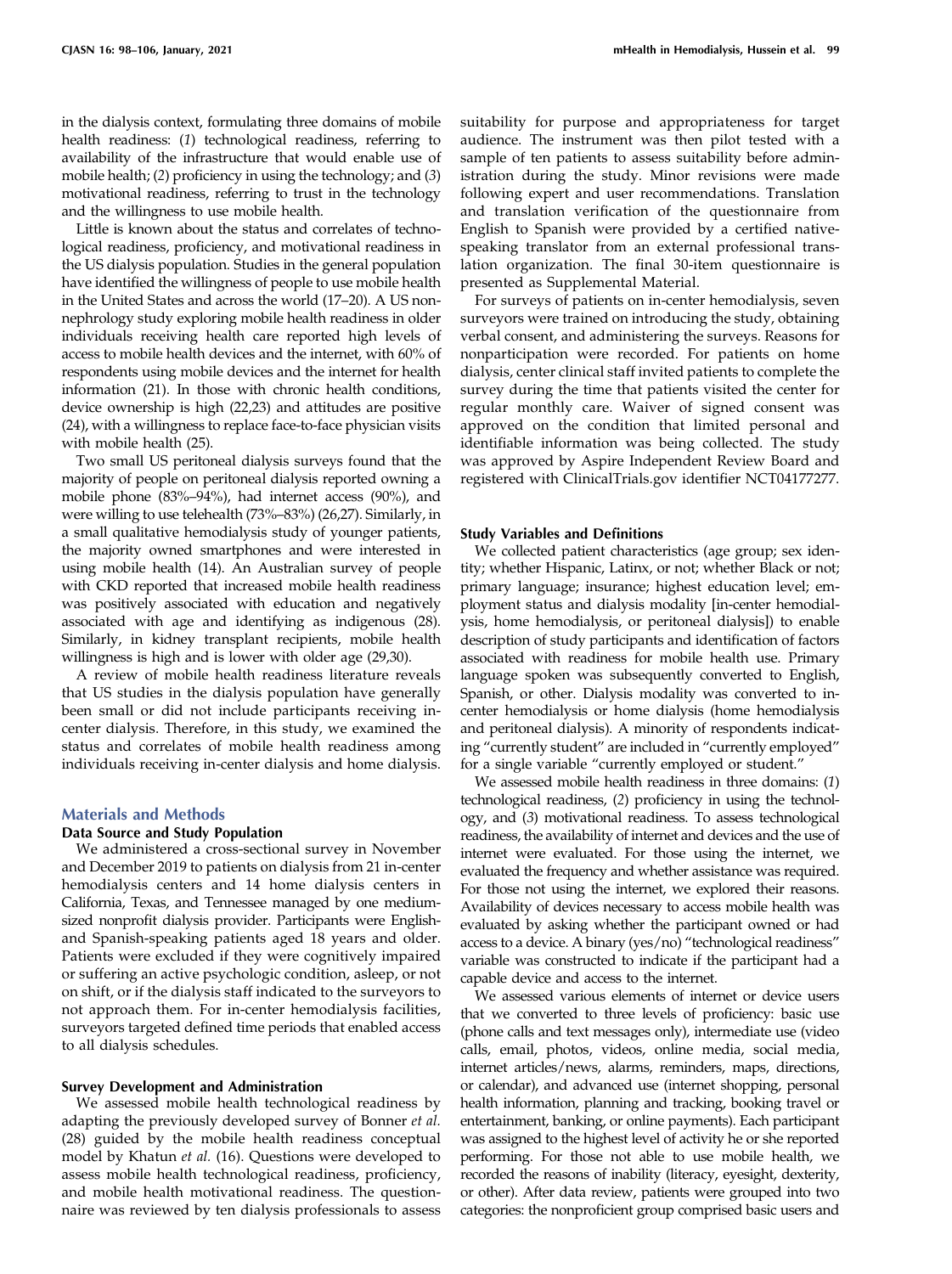

Figure 1. | Participant flow chart: Number of patients in participating centers, individuals approached for participation, and individuals who participated in the survey. \*Home dialysis incompletions were not recorded (home dialysis includes peritoneal dialysis and home hemodialysis);  $*$ non-California = Texas and Tennessee.

nonusers, and the proficient group comprised intermediate and advanced users. We used this binary grouping of proficiency to study the associations with different factors using logistic regression.

We assessed motivational readiness by recording whether participants were currently performing different types of mobile health activities or if they had interest in undertaking these activities. For each activity, a binary "motivational readiness" variable was constructed to indicate whether a participant was currently using or interested in using any of the listed mobile health–related activities.

#### Statistical Analyses

We reported the distribution of baseline characteristics for the whole group, for patients on in-center dialysis, and for patients on home dialysis. Baseline characteristics of all patients in participating centers are provided as [Supplemental Table 1](http://cjasn.asnjournals.org/lookup/suppl/doi:10.2215/CJN.11690720/-/DCSupplemental). We reported descriptive statistics for variables in the technological readiness, proficiency, and motivation domains. We investigated the effect of demographic and social factors on proficiency using unadjusted and adjusted logistic regression. Independent variables for the regression analysis were identified a priori: state (California versus non-California), age groups, sex (woman versus man), ethnicity (Hispanic or Latinx versus not), race (Black versus not), educational level, employment (employed or student versus not), modality (home dialysis versus in-center dialysis), and insurance (commercial insurance versus not). We reported the odd ratios and 95% confidence intervals for each variable. We only performed complete patient analysis. The number of missing items was provided for each analysis. For sensitivity analysis, we fitted these regression models separately on cohorts for patients on in-center hemodialysis and for patients on home dialysis. Results were materially similar (not shown). Logistic regression models were fitted for the motivational readiness domain, and results are supplied in [Supplemental Material](http://cjasn.asnjournals.org/lookup/suppl/doi:10.2215/CJN.11690720/-/DCSupplemental). For all analyses, a P value of 0.05 was considered significant. All statistical analyses were conducted using SAS version 9.4 (SAS Institute, Cary, NC).

## **Results**

#### Study Population

Surveys were completed by 949 patients, consisting of 632 on in-center hemodialysis and 317 on home dialysis. For in-center hemodialysis, 1611 individuals were identified as candidates for the survey. Of those, 679 were approached to participate, and 632 (93%) completed the survey. The majority of patients not approached were asleep or were not present at the center during the time of the survey. Forty-seven individuals declined the invitation to participate (Figure 1).

The most prevalent age group was between 45 and 60 years of age, and 37% of respondents were women. The majority of patients spoke English (80%), and most were publicly insured patients (70%). The majority of patients had some college education (57%), with a large proportion not employed (82%). Compared with the in-center hemodialysis respondents, home dialysis participants had higher proportions of younger patients, employment, and higher education and a lower proportion of Hispanic patients (Table 1).

## Domain 1: Mobile Health Technological Readiness

A high proportion of respondents reported using the internet (72%). Among them, the majority reported using it daily (74%), and 89% of users reported not requiring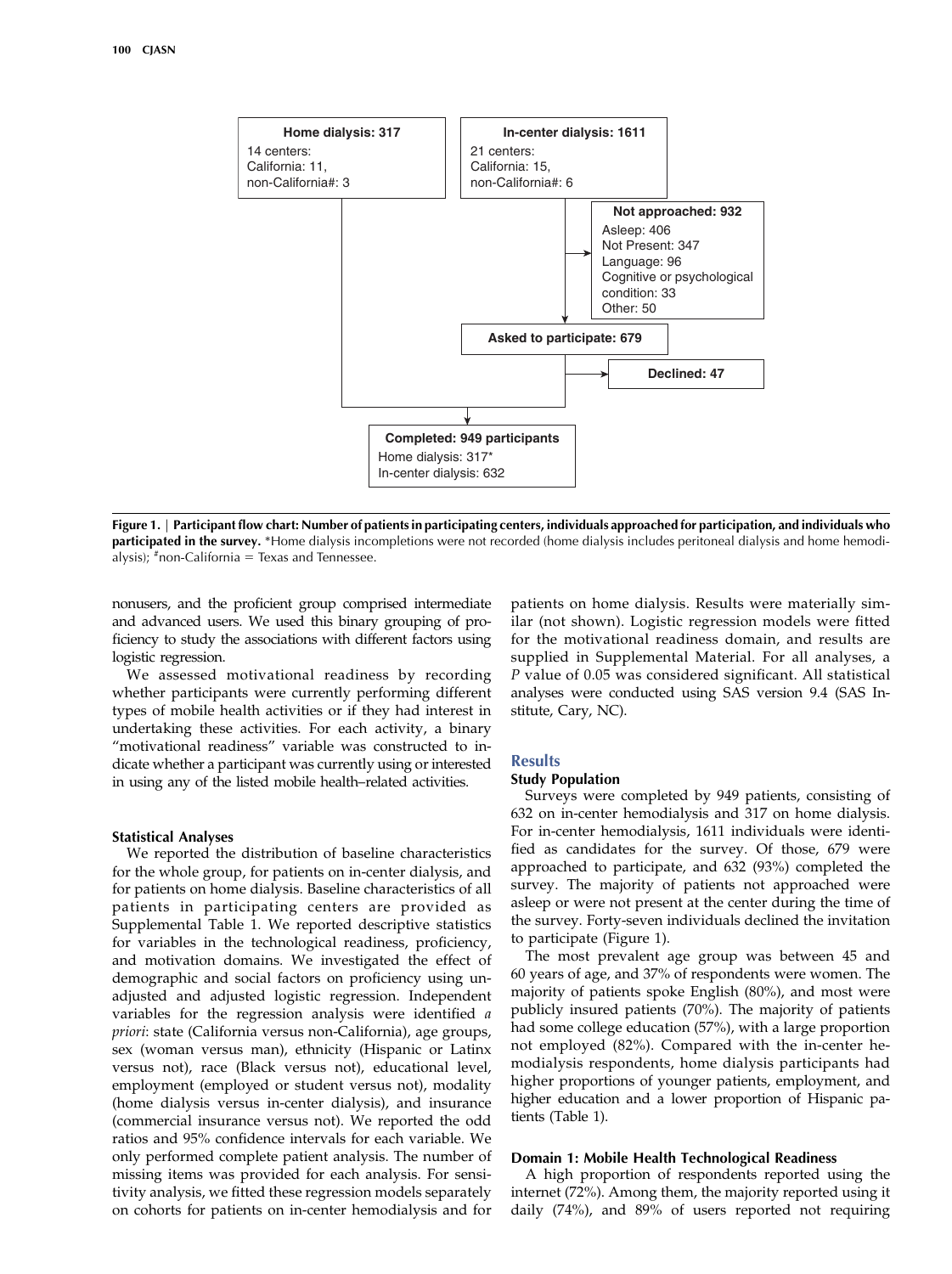| Table 1. Characteristics of patients on dialysis survey participants |                |                            |                   |  |  |  |
|----------------------------------------------------------------------|----------------|----------------------------|-------------------|--|--|--|
| Characteristic                                                       | Overall $(\%)$ | In-Center Hemodialysis (%) | Home Dialysis (%) |  |  |  |
| No. of participants (row $\%$ )                                      | 949 (100)      | 632 (67)                   | 317 (33)          |  |  |  |
| California                                                           | 770 (81)       | 510 (81)                   | 260 (82)          |  |  |  |
| Age group, yr                                                        |                |                            |                   |  |  |  |
| Under 45                                                             | 146 (15)       | 80(13)                     | 66 (21)           |  |  |  |
| $45 - 60$                                                            | 305(32)        | 191 (30)                   | 114 (36)          |  |  |  |
| $61 - 70$                                                            | 241 (26)       | 180 (29)                   | 61(19)            |  |  |  |
| Over 70                                                              | 254 (27)       | 181 (29)                   | 73 (23)           |  |  |  |
| Women                                                                | 348 (37)       | 230(36)                    | 118 (37)          |  |  |  |
| Hispanic or Latinx = $yes("no" group not shown)$                     | 302(32)        | 216 (34)                   | 86 (27)           |  |  |  |
| $Black = yes ("no" group not shown)$                                 | 181 (19)       | 119 (19)                   | 62(20)            |  |  |  |
| Primary spoken language <sup>a</sup>                                 |                |                            |                   |  |  |  |
| English                                                              | 758 (80)       | 515 (82)                   | 243 (77)          |  |  |  |
| Spanish                                                              | 150(16)        | 110(17)                    | 40(13)            |  |  |  |
| Other                                                                | 77 (8)         | 39(6)                      | 38(12)            |  |  |  |
| Insurance coverage <sup>b</sup>                                      |                |                            |                   |  |  |  |
| Medicare                                                             | 661 (70)       | 445 (70)                   | 216 (68)          |  |  |  |
| Medicaid                                                             | 177 (19)       | 129(20)                    | 48 (15)           |  |  |  |
| Commercial                                                           | 288 (30)       | 209 (33)                   | 79 (25)           |  |  |  |
| Education                                                            |                |                            |                   |  |  |  |
| Less than high school diploma                                        | 140(15)        | 109(17)                    | 31(10)            |  |  |  |
| High school diploma                                                  | 261 (28)       | 185 (29)                   | 76 (24)           |  |  |  |
| Some college or more                                                 | 541 (57)       | 337 (53)                   | 204 (64)          |  |  |  |
| Currently employed or student = yes ("no" group not shown)           | 171 (18)       | 72 (11)                    | 99 (31)           |  |  |  |

<sup>a</sup>Percentages do not add up to 100% as some patients reported more than one primary spoken language.

<sup>b</sup>Percentages do not add up to 100% as some patients have more than one type of coverage. *n* (column percentage) is shown except for number of participants,where percentageis row percentage.Number ofmissing values: age group, three; sex, 31; ethnicity, nine; race, 27; and educational level, seven.

assistance. Among the small group of nonusers, the most common cause for not using the internet was lack of interest (44%), followed by not knowing how (38%). Respondents from the home dialysis cohort had a higher proportion of internet users compared with in-center dialysis and used it more frequently. The majority of participants reported having a smartphone (81%), with 52% and 51% reporting availability of a laptop computer and a tablet device, respectively. Ten percent of participants had access to a wearable device, such as a watch.

| Table 2. Mobile health technological readiness (in-center hemodialysis and home dialysis) |             |                        |               |  |  |
|-------------------------------------------------------------------------------------------|-------------|------------------------|---------------|--|--|
| Characteristic                                                                            | Overall     | In-Center Hemodialysis | Home Dialysis |  |  |
| Internet use $(yes)^a$                                                                    | 686 (72%)   | 426 (68%)              | 260(83%)      |  |  |
| Frequency of internet use <sup>b</sup>                                                    |             |                        |               |  |  |
| Daily                                                                                     | 505(74%)    | 298 (70%)              | $207(80\%)$   |  |  |
| More than once weekly                                                                     | $112(16\%)$ | 84 (20%)               | $28(11\%)$    |  |  |
| Less often                                                                                | 62(9%)      | 44 $(10\%)$            | 18(7%)        |  |  |
| Requires assistance to use the internet (yes)                                             | 73 (11%)    | 50(12%)                | 23(9%)        |  |  |
| Reason for not using the internet, $n$                                                    | 263         | 206                    | 57            |  |  |
| Don't know how                                                                            | 100(38%)    | 83 (40%)               | $17(30\%)$    |  |  |
| Don't want to                                                                             | $116(44\%)$ | 91(44%)                | 25(44%)       |  |  |
| No internet-capable device                                                                | $28(11\%)$  | $21(10\%)$             | 7(12%)        |  |  |
| No internet access                                                                        | $26(10\%)$  | $19(9\%)$              | 7(12%)        |  |  |
| Other                                                                                     | 14(5%)      | 13(6%)                 | 1(2%)         |  |  |
| Device availability <sup>a</sup>                                                          |             |                        |               |  |  |
| Smartphone                                                                                | 764 (81%)   | 513 (81%)              | 251 (79%)     |  |  |
| Tablet                                                                                    | 481 (51%)   | 320(51%)               | 161(51%)      |  |  |
| Laptop                                                                                    | 489 (52%)   | 321 (51%)              | 168(53%)      |  |  |
| Desktop                                                                                   | 357 (38%)   | 227(36%)               | 130 (41%)     |  |  |
| Wearable                                                                                  | 94 (10%)    | $61(10\%)$             | 33 $(10\%)$   |  |  |
| None                                                                                      | 78 (8%)     | 65(10%)                | 13(4%)        |  |  |
| Technological readiness                                                                   | 667 (70%)   | 421 (67%)              | 246 (78%)     |  |  |

<sup>a</sup>Percentages in this section are from all respondents.

<sup>b</sup>Percentages in this section are from those who reported using the internet.

c Percentages in this section are from those who reported not using the internet. N (column percentage) is shown except for internet use (yes), where percentage is row percentage. Number of missing values: internet use, three; frequency of use, ten; need for assistance, ten; and other variables, zero.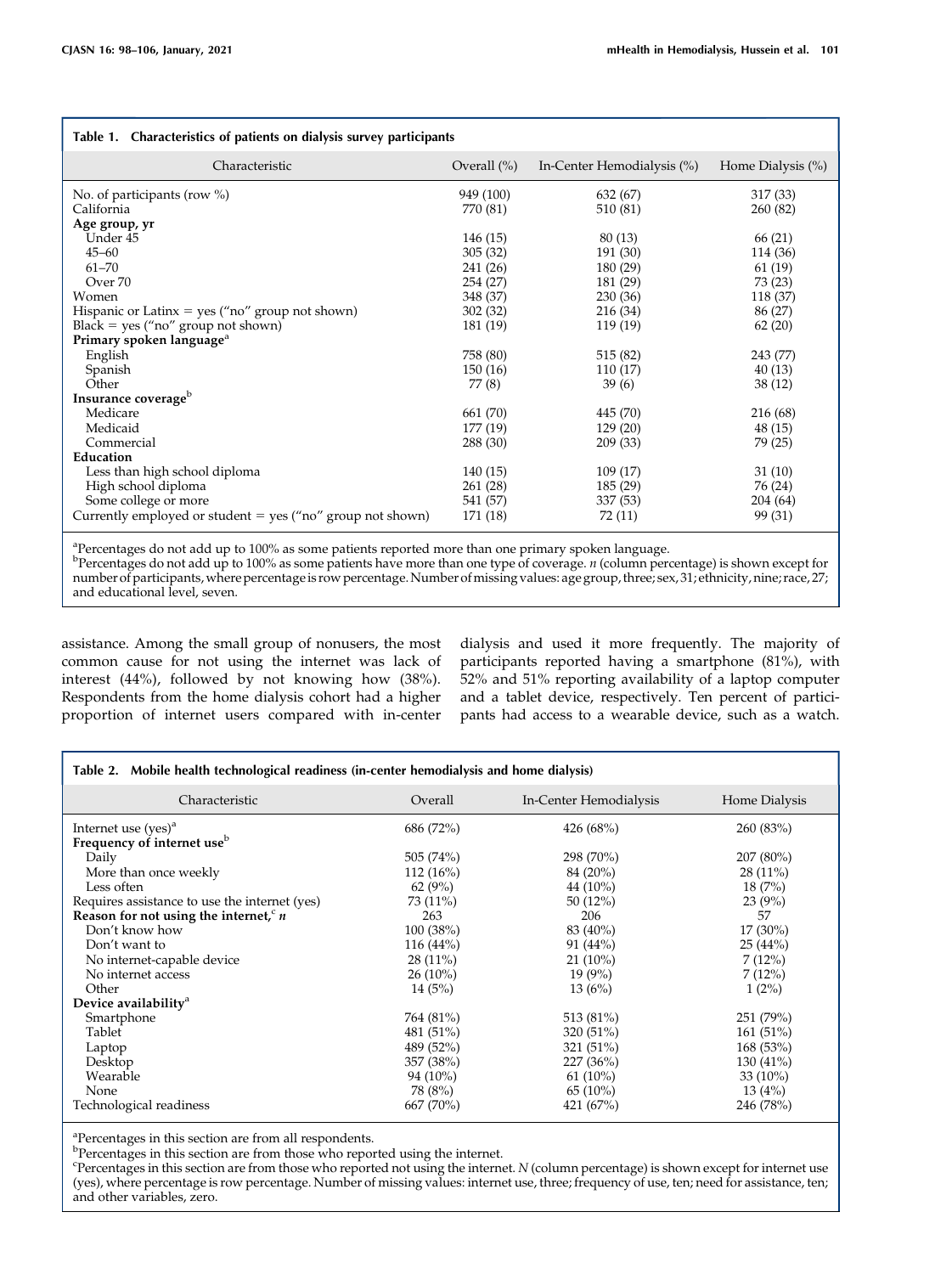| Table 3. Mobile health proficiency (in-center hemodialysis and<br>home dialysis) |                      |                                     |                                |  |  |
|----------------------------------------------------------------------------------|----------------------|-------------------------------------|--------------------------------|--|--|
| Characteristic                                                                   | Overall<br>(%)       | In-Center<br>Hemodialysis<br>$($ %) | Home<br><b>Dialysis</b><br>(%) |  |  |
| Level of proficiency<br>None or basic<br>Intermediate<br>or advanced             | 289 (30)<br>660 (70) | 216 (34)<br>416 (66)                | 73 (23)<br>244 (77)            |  |  |

More patients on in-center dialysis than patients on home dialysis reported no access to an internet-capable device (10% versus 4%). Seventy percent of patients reported mobile health technological readiness (access to the internet and a capable device). Significantly more of the home dialysis respondents were technologically mobile health ready (78% versus 67%,  $P<0.001$ ) compared with the incenter group (Table 2).

## Domain 2: Mobile Health Proficiency

Of the patients who used mobile devices, 98% were able to both read and type on their devices. The reported reasons for not being able to read or type included poor eyesight  $(n=11)$ , literacy  $(n=1)$ , and dexterity  $(n=1)$ ; 57% of respondents reported advanced mobile health proficiency, with 13% reporting intermediate proficiency and 30% having basic or no proficiency. Home dialysis respondents reported a higher proportion of proficient users (those with intermediate or advanced proficiency as opposed to basic or none) compared with those in the in-center hemodialysis group (77% versus 66%) (Table 3).

#### Domain 3: Mobile Health Motivation

From the total survey respondents, 548 (60%) expressed an interest in using mobile health to learn or engage with their health care. A greater percentage of patients on home dialysis than patients on in-center dialysis expressed this interest (67% versus 56%). Participants reported the most common reasons for mobile health–related activities were health care personnel communication (56%), appointment reminders (56%), laboratory result access (55%), scheduling appointments (53%), statistics and information on kidney disease and dialysis (50%), billing purposes (46%), and medication tracking (45%) (Figure 2). A number of respondents had concerns with privacy and security (18%), cost (6%), and effectiveness (3%).

## Factors Associated with Level of Proficiency

Figures 3 and 4 show the results of unadjusted and adjusted analyses of correlates of proficiency, respectively (intermediate or advanced level versus none or basic). In unadjusted analysis, age under 45 years, being employed or a student, and being on home dialysis were associated with proficiency, whereas the older age group, women, and being Hispanic or Latinx were associated with low proficiency. In the adjusted model, age group, Hispanic or Latinx, educational level, and employed or student continued to show significant correlation. Sex and dialysis modality were no longer significantly associated with proficiency in the adjusted model. Geographic location (California versus non-California), Black race, and insurance (commercial insurance versus not) were not significantly correlated with proficiency in either analysis.

#### **Discussion**

To our knowledge, this is the largest study assessing the technological readiness of patients on in-center dialysis and



Figure 2. | Participants indicated they used or intended to use mobile health for a variety of tasks related to health management.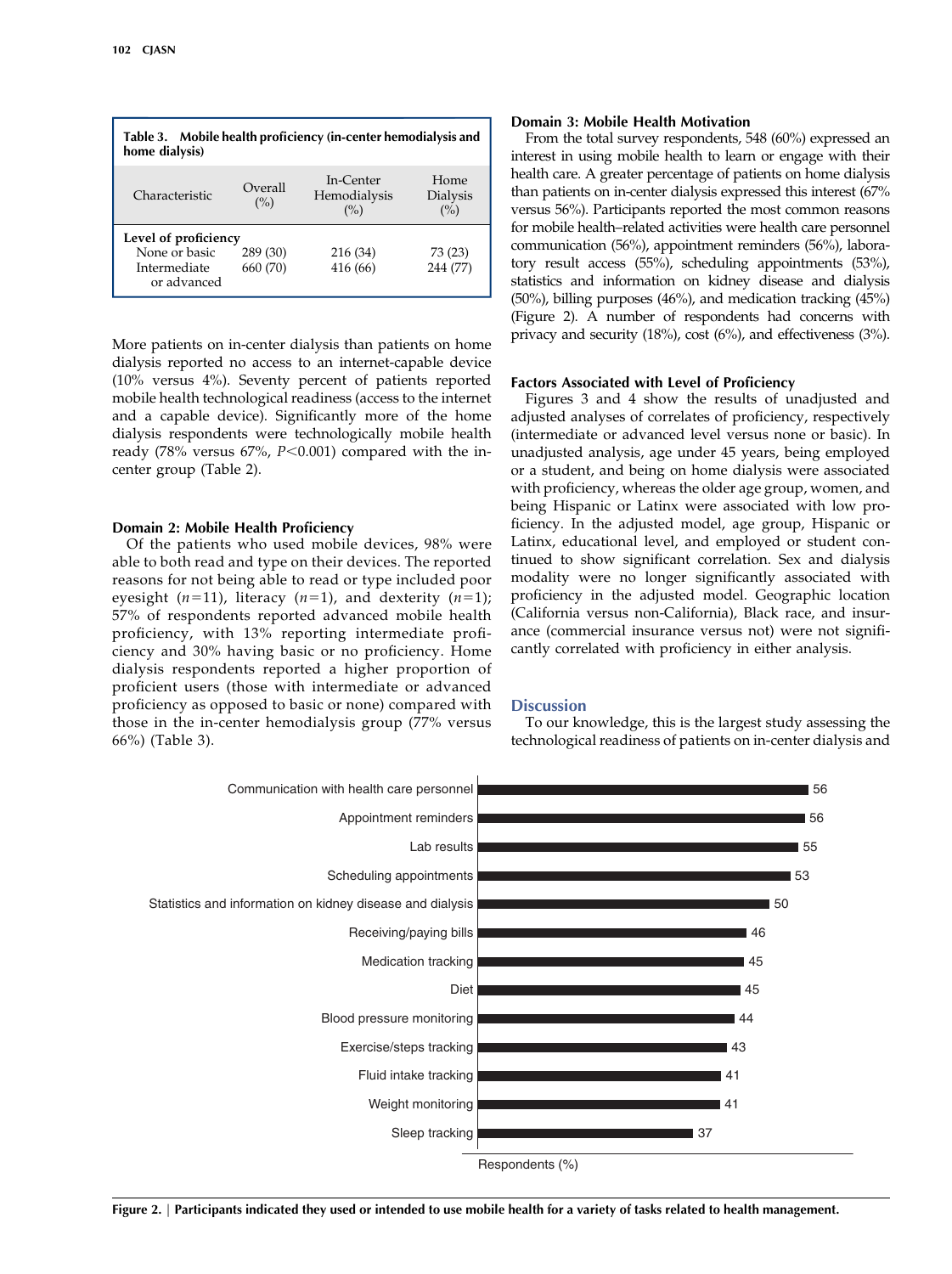

Figure 3. | Unadjusted associations are shown between participant characteristics and mobile health proficiency.  $n=949$  except for age group (three missing), sex (31 missing), ethnicity (nine missing), race (27 missing), and educational level (seven missing). 95% CI, 95% confidence interval; Ref, reference.

patients on home dialysis in the United States. Among this cohort of 949 adults receiving dialysis, the vast majority reported mobile health readiness, proficiency, and motivation. The majority reported the ability to use mobile devices and to access the internet independently and were currently using or interested in using mobile health–related activities. These findings are consistent with smaller US (14,26) and Australian surveys that found high ownership of mobile phones with mobile health readiness potential (28). The mobile health readiness reflects the recent boom in US mobile phone ownership and internet usage (31), the increased independent use in older adults (32), the increased use in health care (2), and an increase in use in the US kidney disease population over the past 15 years (33,34).

Importantly, our findings suggest that even though the majority of patients on dialysis are mobile health ready, a one-size-fits-all approach to mobile health is unlikely to be successful. Our findings that mobile health readiness is independently associated with younger age, higher education, employment, and ethnicity support previous findings in nondialysis contexts (16,21,35,36). In people with kidney disease, Bonner et al. (28) found that greater mobile health readiness was associated with younger age, higher education, and decreased indigeneity. Targeting mobile health interventions in accordance with the characteristic

demographics of the dialysis population is likely to be most effective.

The majority of dialysis mobile health readiness research has focused on people receiving home dialysis. We found higher mobile health readiness and proficiency in our patients on home dialysis compared with patients on incenter dialysis. This important finding can stimulate the use of mobile health in home dialysis given that the vast majority of home dialysis nurses believe that its use would improve care, decrease travel time, and enhance patientcentered care in patients on home dialysis (37).

The use of mobile health for patients on in-center hemodialysis has received less attention than home dialysis, even though technology is highly pervasive in incenter hemodialysis (38). The capacity to improve treatment adherence; address patient-reported symptoms in real time; and encourage the use of nutrition, activity, and mental health apps could assist in empowering patients to reverse the predominantly one-way care delivery system and place the patient on dialysis at the center of his or her own health care.

Although the majority of in-center patients are mobile health ready and proficient, clinicians need to be mindful to assess rather than assume mobile health readiness and take an individual approach in providing mobile health applications and tools (21). This is particularly important given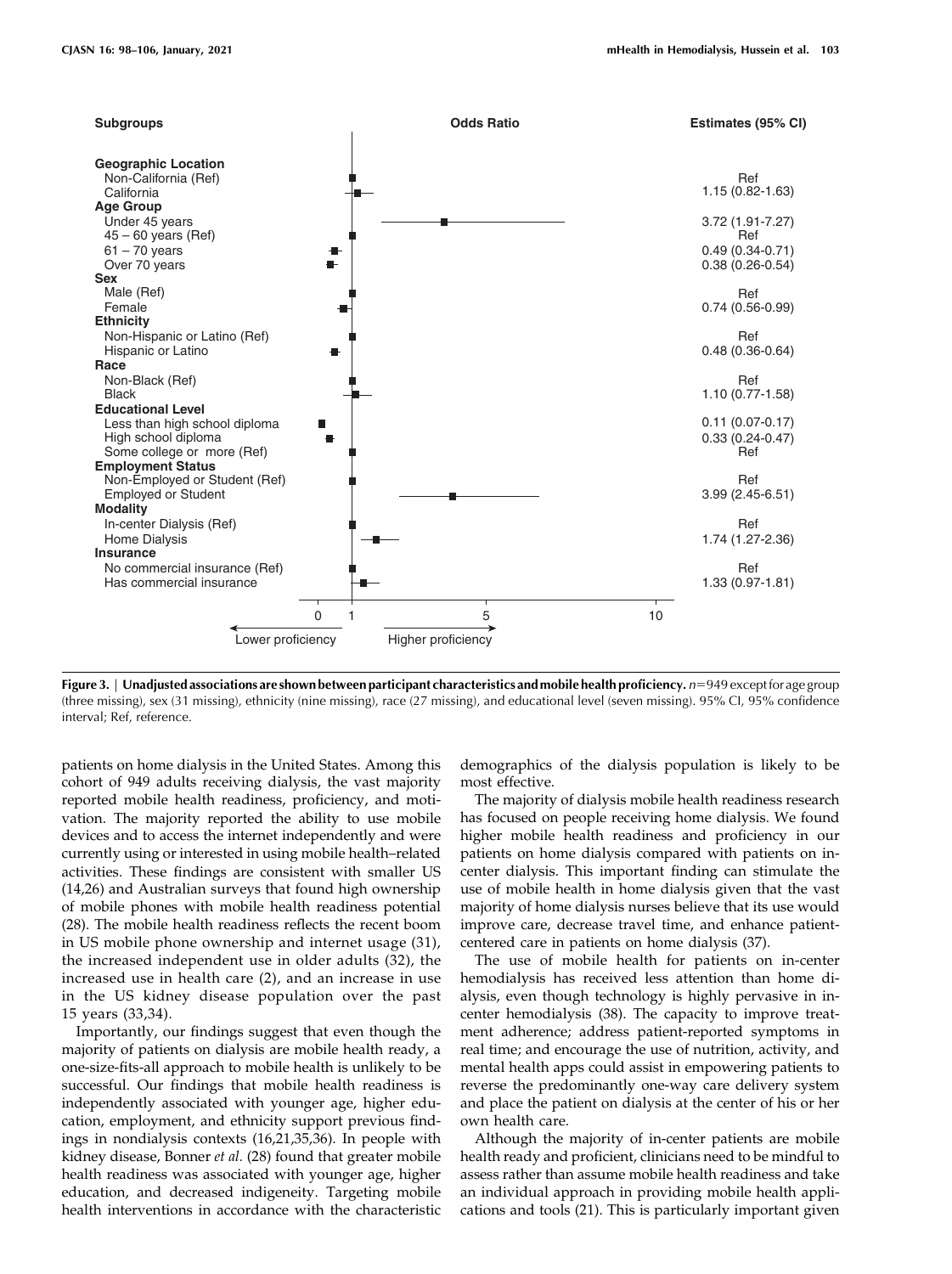

Figure 4. | Multivariable associations are shown between participant characteristics and mobile health proficiency. Complete patient analysis,  $n=891.95\%$  Cl, 95% confidence interval; Ref, reference.

the low quality and low sustainability of some mobile health applications (39–41) and the varied mobile health readiness of older and less educated patients (23,28,29). Furthermore, the knowledge that most users stop mobile health application usage soon after initial use (42–44) suggests a need for additional health care professional education and support to help ensure that mobile health communications can lead to significant improvements in patient experience with home dialysis care (11).

This study has important limitations and strengths. The main limitation is that this is a cross-sectional design, and we cannot propose causal relationship between patient variables and mobile health readiness or proficiency. Convenience sampling, particularly with the large proportion of patients who were asleep or were not available in the center at the time of surveying, is a source of bias. Because we did not have a tracking system to indicate respondents from nonrespondents, we could not compare characteristics of those not included in the study. We, however, provide a table with the baseline characteristics of all patients at participating centers at the time of the study [\(Supplemental Tables 1 and 2\)](http://cjasn.asnjournals.org/lookup/suppl/doi:10.2215/CJN.11690720/-/DCSupplemental). To increase the response rate, we did not include a question about financial status. Further, we did not have access to the data on the participants' community type (e.g., suburban, urban, or rural). The survey was developed by the researchers, and no instrument psychometric validation process has been undertaken. For home dialysis, we were not able to record invitations to participate or response rate. Our study, however, has multiple strengths. This is the largest survey of its kind exploring mobile health readiness in a contemporary cohort of patients on dialysis across three states in the United States. We examined readiness in terms of infrastructure availability, skill, and interest to engage the tools for health care use. An additional strength is the breadth of patients surveyed, including patients on in-center hemodialysis, patients on home dialysis, and English and Spanish language patients.

In conclusion, the majority of patients on dialysis surveyed across three states in the United States were mobile health ready. Participants who were younger, were non-Hispanic, were employed, or had more education were more likely to be proficient.

#### **Disclosures**

J. Atwal, P.N. Bennett, S. Chen, W.F. Hussein, V. Legg, and S. Sun are employees of Satellite Healthcare. B. Schiller is an employee of Satellite Healthcare and also reports consultancy agreements with Akebia and speakers bureau with AstraZeneca. The remaining author has nothing to disclose.

#### Funding

None.

## Acknowledgments

We thank Ashley Jiang, Catherine Gray, Sara Oliver, Anna Carrasco,RebekahMcAulay,Dr. Kerstin Leuther, Ian Farwell, Emily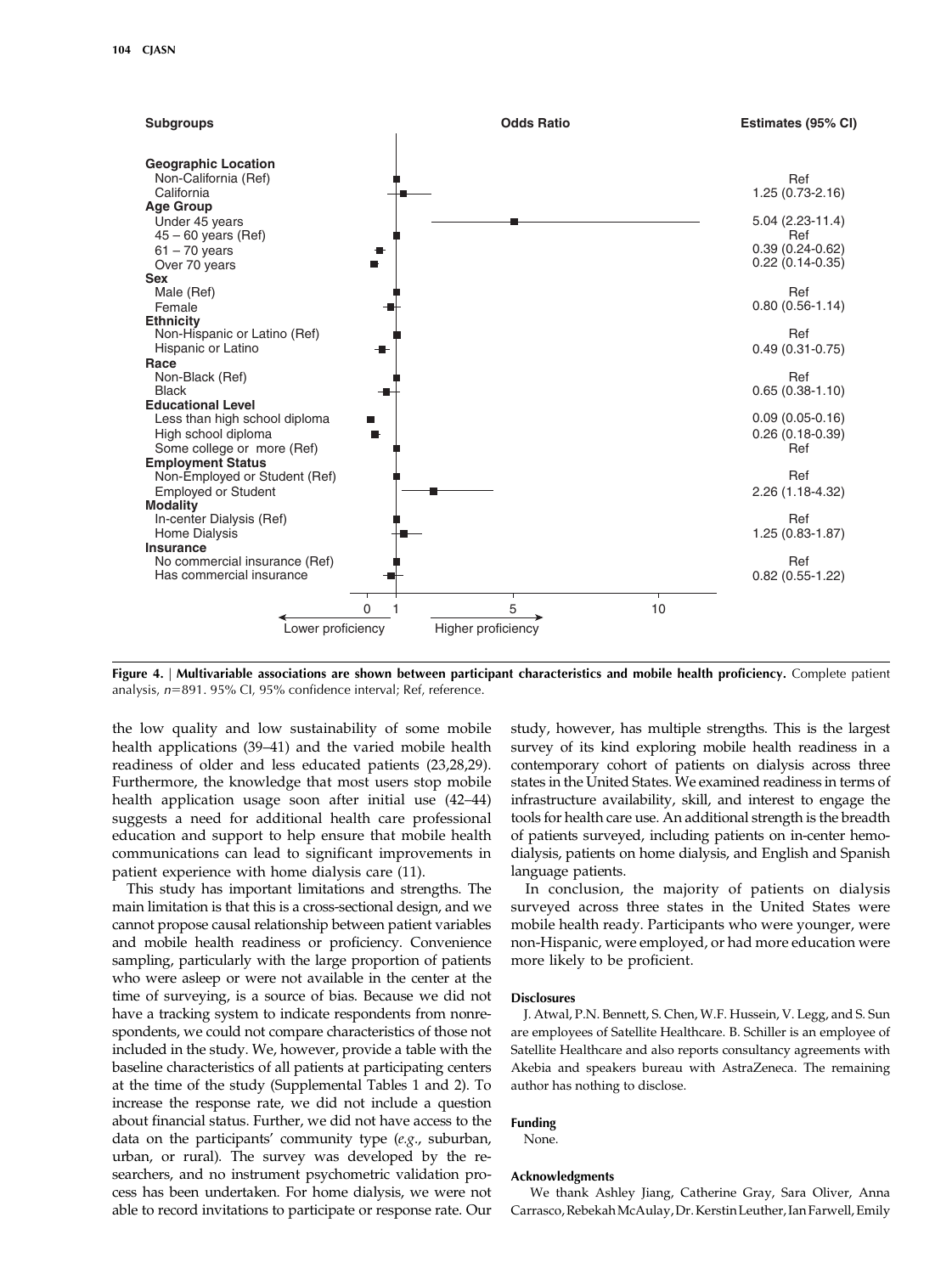Watson, Rory Pace, and Keith Lester for their technical assistance, advice, manuscript preparation, including editorial or clerical assistance from individual persons (e.g., individuals who helped type or proofread the manuscript), and critical review of the manuscript.

J. Atwal, W.F. Hussein, V. Legg, and S. Sun provided the research idea and study design; J. Atwal, V. Legg, and S. Pace provided data acquisition; P.N. Bennett, S. Chen, W.F. Hussein, and S. Sun provided data analysis/interpretation; S. Chen, W.F. Hussein, and S. Sun provided statistical analysis; P.N. Bennett, W.F. Hussein, and B. Schiller provided supervision and mentorship; and all authors provided final manuscript approval.

#### Supplemental Material

This article contains the following supplementalmaterial online at [http://cjasn.asnjournals.org/lookup/suppl/doi:10.2215/CJN.](http://cjasn.asnjournals.org/lookup/suppl/doi:10.2215/CJN.11690720/-/DCSupplemental) [11690720/-/DCSupplemental](http://cjasn.asnjournals.org/lookup/suppl/doi:10.2215/CJN.11690720/-/DCSupplemental).

[Supplemental Material](http://cjasn.asnjournals.org/lookup/suppl/doi:10.2215/CJN.11690720/-/DCSupplemental). Mobile health technological readiness survey.

[Supplemental Table 1.](http://cjasn.asnjournals.org/lookup/suppl/doi:10.2215/CJN.11690720/-/DCSupplemental) Baseline characteristics of participants and the total population in participating centers.

[Supplemental Table 2.](http://cjasn.asnjournals.org/lookup/suppl/doi:10.2215/CJN.11690720/-/DCSupplemental) Logistic regression for motivation to use mobile health among study participants.

#### References

- 1. National Center for Health Statistics: Health communication and health information technology. Healthy People 2020 Midcourse Review, edited by National Center for Health Statistics, Hyattsville, MD, National Center for Health Statistics, 2016, pp 17-1- 17–14
- 2. Ramirez V, Johnson E, Gonzalez C, Ramirez V, Rubino B, Rossetti G: Assessing the use of mobile health technology by patients: An observational study in primary care clinics. JMIR mHealth uHealth 4: e41, 2016
- 3. World Health Organization: Global Diffusion of eHealth: Making Universal Health Coverage Achievable. Report of the Third Global Survey on eHealth, Geneva, Switzerland, World Health Organization, 2016
- 4. Doyle N, Murphy M, Brennan L, Waugh A, McCann M, Mellotte G: The "Mikidney" smartphone app pilot study: Empowering patients with chronic kidney disease. J Ren Care 45: 133–140, 2019
- 5. Dey V, Jones A, Spalding EM: Telehealth: Acceptability, clinical interventions and quality of life in peritoneal dialysis. SAGE Open Med 4: 2050312116670188, 2016
- 6. Martin T: Assessing mHealth: Opportunities and barriers to patient engagement. J Health Care Poor Underserved 23: 935–941, 2012
- 7. Imtiaz R, Atkinson K, Guerinet J, Wilson K, Leidecker J, Zimmerman D: A pilot study of OkKidney, a phosphate counting application in patients on peritoneal dialysis. Perit Dial Int 37: 613–618, 2017
- 8. Olivares-Gandy HJ, Domínguez-Isidro S, López-Domínguez E, Hernández-Velázquez Y, Tapia-McClung H, Jorge de-la-Calleja: A telemonitoring system for nutritional intake in patients with chronic kidney disease receiving peritoneal dialysis therapy. Comput Biol Med 109: 1–13, 2019
- 9. Welch JL, Astroth KS, Perkins SM, Johnson CS, Connelly K, Siek KA, Jones J, Scott LL: Using a mobile application to self-monitor diet and fluid intake among adults receiving hemodialysis. Res Nurs Health 36: 284–298, 2013
- 10. Stark S, Snetselaar L, Piraino B, Stone RA, Kim S, Hall B, Burke LE, Sevick MA: Personal digital assistant-based self-monitoring adherence rates in 2 dialysis dietary intervention pilot studies: BalanceWise-HD and BalanceWise-PD. J Ren Nutr 21: 492–498, 2011
- 11. Kiberd J, Khan U, Stockman C, Radhakrishnan A, Phillips M, Kiberd BA, West KA, Soroka S, Chan C, Tennankore KK: Effectiveness of a web-based eHealth portal for delivery of care to home dialysis patients: A single-arm pilot study. Can J Kidney Health Dis 5: 2054358118794415, 2018
- 12. Han M, Williams S, Mendoza M, Ye X, Zhang H, Calice-Silva V, Thijssen S, Kotanko P, Meyring-Wösten A: Quantifying physical activity levels and sleep in hemodialysis patients using a commercially available activity tracker. Blood Purif 41: 194-204, 2016
- 13. Hayashi A, Yamaguchi S, Waki K, Fujiu K, Hanafusa N, Nishi T, Tomita H, Kobayashi H, Fujita H, Kadowaki T, NangakuM, Ohe K: Testing the feasibility and usability of a novel smartphone-based self-management support system for dialysis patients: A pilot study. JMIR Res Protoc 6: e63, 2017
- 14. Sieverdes JC, Raynor PA, Armstrong T, Jenkins CH, Sox LR, Treiber FA: Attitudes and perceptions of patients on the kidney transplant waiting list toward mobile health-delivered physical activity programs. Prog Transplant 25: 26–34, 2015
- 15. Ma Q, Liu L: The technology acceptance model: A meta-analysis of empirical findings. J Organ End User Comput 16: 59–72, 2004
- 16. Khatun F, Heywood AE, Ray PK, Hanifi SM, Bhuiya A, Liaw ST: Determinants of readiness to adopt mHealth in a rural community of Bangladesh. Int J Med Inform 84: 847–856, 2015
- 17. Ben-Zeev D, Fathy C, Jonathan G, Abuharb B, Brian RM, Kesbeh L, Abdelkader S: mHealth for mental health in the Middle East: Need, technology use, and readiness among Palestinians in the West Bank. Asian J Psychiatr 27: 1–4, 2017
- 18. Leung L, Chen C: e-Health/m-Health adoption and lifestyle improvements: Exploring the roles of technology readiness, the expectation-confirmation model, and health-related information activities. Proceedings from the 14th International Telecommunications Society Asia-Pacific Regional Conference, Kyoto, Japan, International Telecommunications Society, 2017, pp 1–37
- 19. Reddy MM, Thekkur P, Majella G, Selvaraj K, Ramakrishnan J, Kar SS: Use of mobile phone in healthcare: Readiness among urban population of Puducherry, India. Int J Med Pub Hlth 6: 94–97, 2016
- 20. Apolinário-Hagen J, Hennemann S, Fritsche L, Drüge M, Breil B: Determinant factors of public acceptance of stress management apps: Survey study. JMIR Ment Health 6: e15373, 2019
- 21. Gordon NP, Hornbrook MC: Older adults' readiness to engage with eHealth patient education and self-care resources: A crosssectional survey. BMC Health Serv Res 18: 220, 2018
- 22. Bommakanti KK, Smith LL, Liu L, Do D, Cuevas-Mota J, Collins K, Munoz F, Rodwell TC, Garfein RS: Requiring smartphone ownership for mHealth interventions: Who could be left out? BMC Public Health 20: 81, 2020
- 23. Rai A, Chen L, Pye J, Baird A: Understanding determinants of consumer mobile health usage intentions, assimilation, and channel preferences. J Med Internet Res 15: e149, 2013
- 24. Treskes RW, Koole M, Kauw D, Winter MM, Monteiro M, Dohmen D, Abu-Hanna A, Schijven MP, Mulder BJ, Bouma BJ, Schuuring MJ: Adults with congenital heart disease: Ready for mobile health? Neth Heart J 27: 152–160, 2019
- 25. Abbasi R, Zare S, Ahmadian L: Investigating the attitude of patients with chronic diseases about using mobile health. Int J Technol Assess Health Care 36: 139–144, 2020
- 26. Lew SQ, Sikka N: Telehealth awareness in a US urban peritoneal dialysis clinic: From 2018 to 2019. Perit Dial Int 40: 227–229, 2020
- 27. Lew SQ, Sikka N: Are patients prepared to use telemedicine in home peritoneal dialysis programs? Perit Dial Int 33: 714–715, 2013
- 28. Bonner A, Gillespie K, Campbell KL, Corones-Watkins K, Hayes B, Harvie B, Kelly JT, Havas K: Evaluating the prevalence and opportunity for technology usein chronic kidney disease patients: A cross-sectional study. BMC Nephrol 19: 28, 2018
- 29. Browning RB, McGillicuddy JW, Treiber FA, Taber DJ: Kidney transplant recipients' attitudes about using mobile health technology for managing and monitoring medication therapy. J Am Pharm Assoc (2003) 56: 450–454.e1, 2016
- 30. McGillicuddy JW, Gregoski MJ, Weiland AK, Rock RA, Brunner-Jackson BM, Patel SK, Thomas BS, Taber DJ, Chavin KD, Baliga PK, Treiber FA: Mobile health medication adherence and blood pressure control in renal transplant recipients: A proof-of-concept randomized controlled trial. JMIR Res Protoc 2: e32, 2013
- 31. Taylor K, Silver L: Smartphone Ownership Is Growing Rapidly around the World, but Not Always Equally, Washington, DC, Pew Research Center, 2019